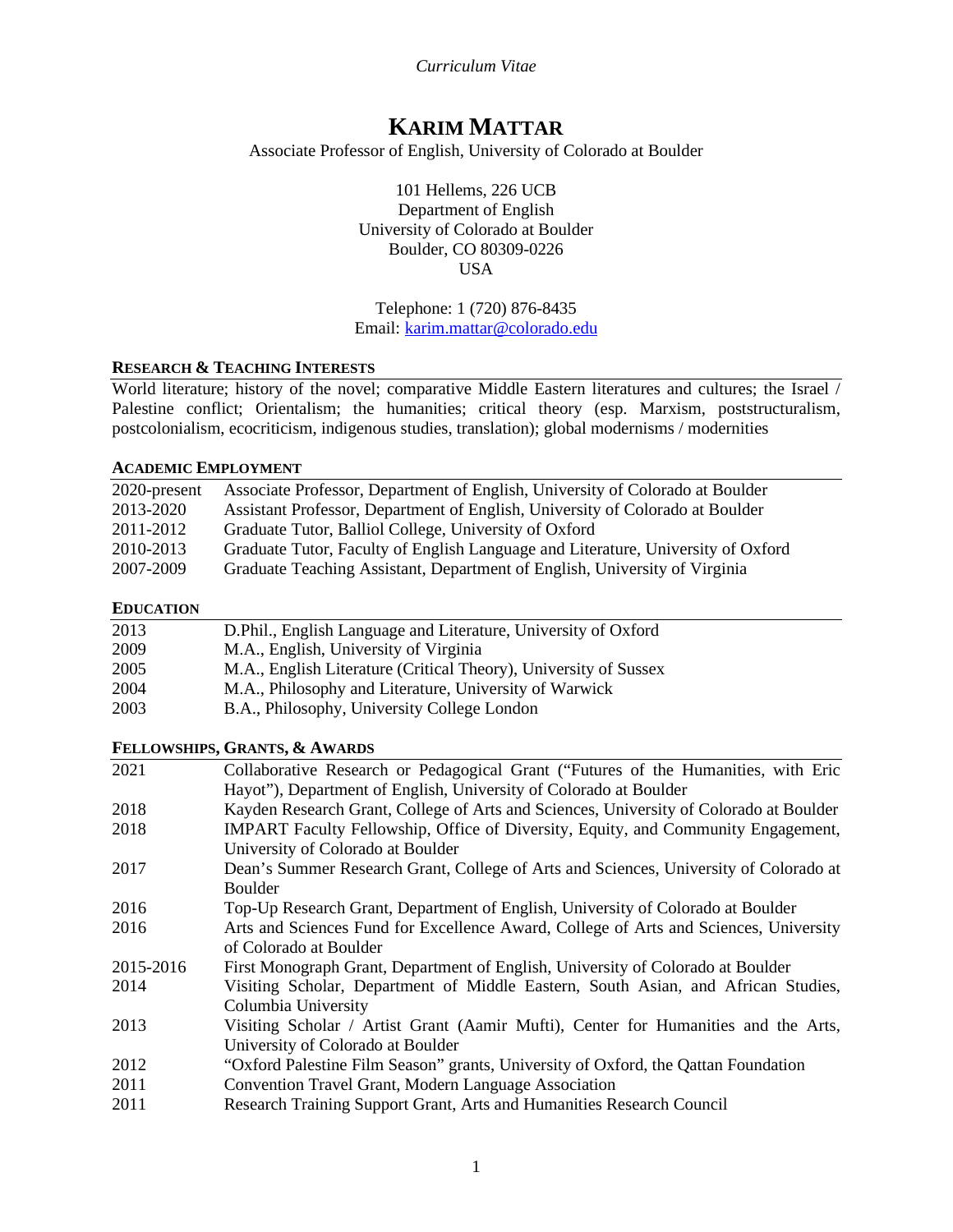| Doctoral Award, Arts and Humanities Research Council                                  |
|---------------------------------------------------------------------------------------|
| Language Training Grant: Advanced Arabic, Faculty of English Language and Literature, |
| University of Oxford                                                                  |
| Barbara Johnstone Award for Graduate Research, Lady Margaret Hall, University of      |
| Oxford                                                                                |
| Meyerstein Award for Graduate Research, Faculty of English Language and Literature,   |
| University of Oxford                                                                  |
| Teaching Fellowship, Department of English, University of Virginia                    |
| Commonwealth Fellowship, Department of English, University of Virginia                |
|                                                                                       |

# **PUBLICATIONS**

| 10.91101110110      |                                                                                                                                                                                                    |
|---------------------|----------------------------------------------------------------------------------------------------------------------------------------------------------------------------------------------------|
| <b>Monographs</b>   |                                                                                                                                                                                                    |
| In progress         | The Ethics of Affiliation: A Letter to My Jewish Brothers and Sisters                                                                                                                              |
| In progress<br>2020 | Against Liberal Humanists!: A Manifesto for the Humanities in Dark Times<br>Specters of World Literature: Orientalism, Modernity, and the Novel in the Middle East<br>(Edinburgh University Press) |

### **Edited Collections**

| <i>Transnational Arabic Studies, ed.</i> with Yasser Elhariry (Liverpool University Press)                       |
|------------------------------------------------------------------------------------------------------------------|
| "Pandemic!: COVID-19 and Literary Studies", ed. with Jason Gladstone and Nan                                     |
| Goodman, Special Issue, <i>English Language Notes</i>                                                            |
| The Edinburgh Companion to the Postcolonial Middle East, ed. with Anna Ball (Edinburgh                           |
| University Press)                                                                                                |
| "Cartographies of Dissent", ed., Special Issue, <i>English Language Notes</i> (52.2)                             |
| "The Global Checkpoint", ed. with David Fieni, Special Issue, Journal of Postcolonial<br><i>Writing</i> $(50.1)$ |
|                                                                                                                  |

### **Articles & Chapters in Edited Books**

| "Red Dead Redemption 2 and the American Epic"                                                |
|----------------------------------------------------------------------------------------------|
| "Screening Palestine: The 'Oxford Palestine Film Season' and the Disaggregated Image",       |
| in New Visions, New Technologies, New Palestine, ed. Helga Tawil-Souri and Dina Matar        |
| "Exiles, Migrants, and Refugees: A Response", American Literary History                      |
| "Islam in the Theory and Practice of World Literature: Translating <i>Adab</i> in the Middle |
| Eastern Novel", in Premises and Problems: Essays on World Literature and Cinema, ed.         |
| Luiza Franco Moreira (State University of New York Press)                                    |
| "Gaza and the Limits of Metropolitan Solidarity: Affiliation Under Duress", boundary 2       |
| (48.2)                                                                                       |
| "Afterword: Critical Companionships, Urgent Affiliations", with Anna Ball, in The            |
| Edinburgh Companion to the Postcolonial Middle East, ed. Anna Ball and Karim Mattar          |
| (Edinburgh University Press)                                                                 |
| "Interview with Sinan Antoon", in The Edinburgh Companion to the Postcolonial Middle         |
| East, ed. Anna Ball and Karim Mattar (Edinburgh University Press)                            |
| "Edward Said and the Institution of Postcolonial Studies", in The Edinburgh Companion        |
| to the Postcolonial Middle East, ed. Anna Ball and Karim Mattar (Edinburgh University        |
| Press)                                                                                       |
| "Dialectics of Post/Colonial Modernity in the Middle East: A Critical, Theoretical, and      |
| Disciplinary Overview", with Anna Ball, in The Edinburgh Companion to the Postcolonial       |
| Middle East, ed. Anna Ball and Karim Mattar (Edinburgh University Press)                     |
| "The Shabah of World Literature: Bedouin Cartographies in Abdulrahman Munif's Cities         |
| of Salt", English Language Notes (52.2)                                                      |
|                                                                                              |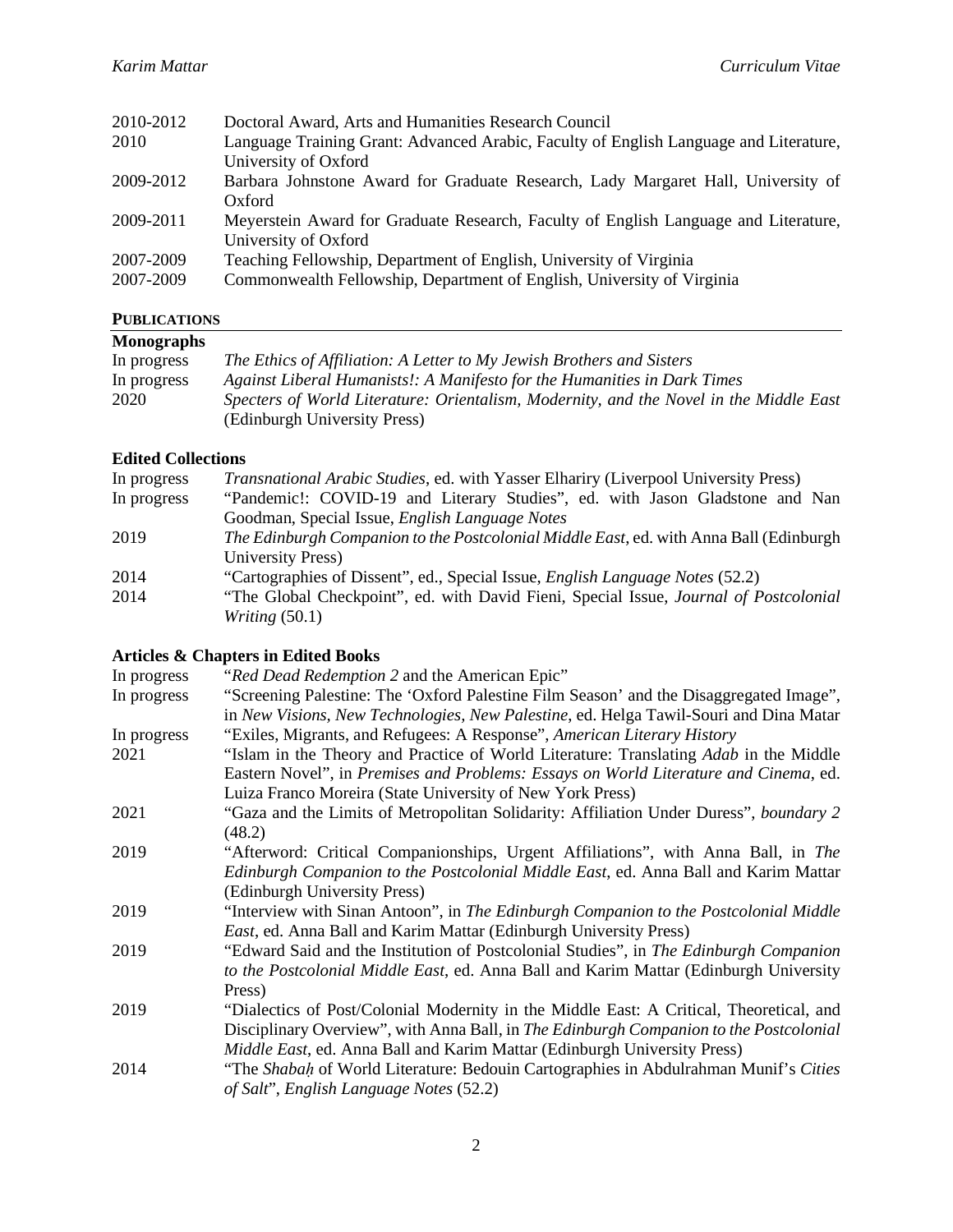| "Orhan Pamuk and the Limits of Translation: Foreignizing <i>The Black Book</i> for World |
|------------------------------------------------------------------------------------------|
|                                                                                          |
| "Out of Time: Colonial History in Ibrahim Nasrallah's Time of White Horses", Journal of  |
|                                                                                          |
| "Mourid Barghouti's 'Multiple Displacements': Exile and the National Checkpoint in       |
|                                                                                          |
| "Introduction: Mapping the Global Checkpoint", with David Fieni, Journal of Postcolonial |
|                                                                                          |
| "Re-Reading the 'Rogue State': The Politics of Gender in Anglophone Iranian Literature", |
|                                                                                          |
| "Reading the Anglo-Arab Novel after Said", Postcolonial Studies Association Newsletter   |
|                                                                                          |
|                                                                                          |

### **Reviews**

| "Horizons of World Literature", Romantic Circles                                                                    |
|---------------------------------------------------------------------------------------------------------------------|
| "Negotiations of Loss: The Comparative Turn in Contemporary Arabic Criticism", Society                              |
| for Contemporary Thought and the Islamicate World Review (02/04/16)                                                 |
| "Chief Complaint: A Country Doctor's Tales of Life in Galilee, by Hatim Kanaaneh and                                |
| Return: A Palestinian Memoir, by Ghada Karmi", Journal of Palestine Studies (45.3)                                  |
| "Anna Bernard, Rhetorics of Belonging: Nation, Narration, and Israel/Palestine", Textual                            |
| Practice (29.2)                                                                                                     |
| "Against World Literature: On the Politics of Untranslatability. Emily Apter", Translation<br>and Literature (23.3) |
|                                                                                                                     |

# **Other**

| 2020 | "Migration from the Perspective of "the Native", "Of Note", <i>English Language Notes</i> |
|------|-------------------------------------------------------------------------------------------|
| 2014 | "Elleke Boehmer", with Alex Bubb, Wikipedia                                               |

# **CONFERENCES & INVITED TALKS**

| 2019 | "Introduction", "The Edinburgh Companion to the Postcolonial Middle East: A                |
|------|--------------------------------------------------------------------------------------------|
|      | Symposium", Middle East Studies Center, Duke University                                    |
| 2017 | Respondent, "Archive Thievery: The Archive, Memory, and Resistance in the Colonial         |
|      | Context", Modern Language Association Convention, Philadelphia                             |
| 2016 | "Towards a 'Muslim' World Literature: Islam in the Anglophone and Translated Middle        |
|      | Eastern Novel", Society for Novel Studies Conference, University of Pittsburgh             |
| 2016 | "Untranslatable Palestine", World Literature Colloquium, SUNY Binghamton                   |
| 2016 | "Edward Said and the Institution of Postcolonial Studies", American Comparative            |
|      | Literature Association Conference, Harvard University                                      |
| 2016 | "Cities of Salt: Oil in the Environmental Imaginary", "Literature and Environment" Faculty |
|      | Conference, Department of English, University of Colorado at Boulder                       |
| 2015 | "Negotiations of Loss: Palestine and the Comparative Turn in Contemporary Arabic           |
|      | Criticism", Middle East Studies Association Conference, Denver                             |
| 2015 | "Tagline 'Gaza': Language(s) and Culture(s) of Metropolitan Solidarity", American          |
|      | Comparative Literature Association Conference, Seattle                                     |
| 2015 | "Refusing to Mourn: Gaza and the Language of Resistance", "Translation and the Many        |
|      | Languages of Resistance" Conference, Cairo                                                 |
| 2014 | "The Shabah of World Literature: Bedouin Cartographies in Abdulrahman Munif's Cities       |
|      | of Salt", American Comparative Literature Association Conference, New York University      |
|      |                                                                                            |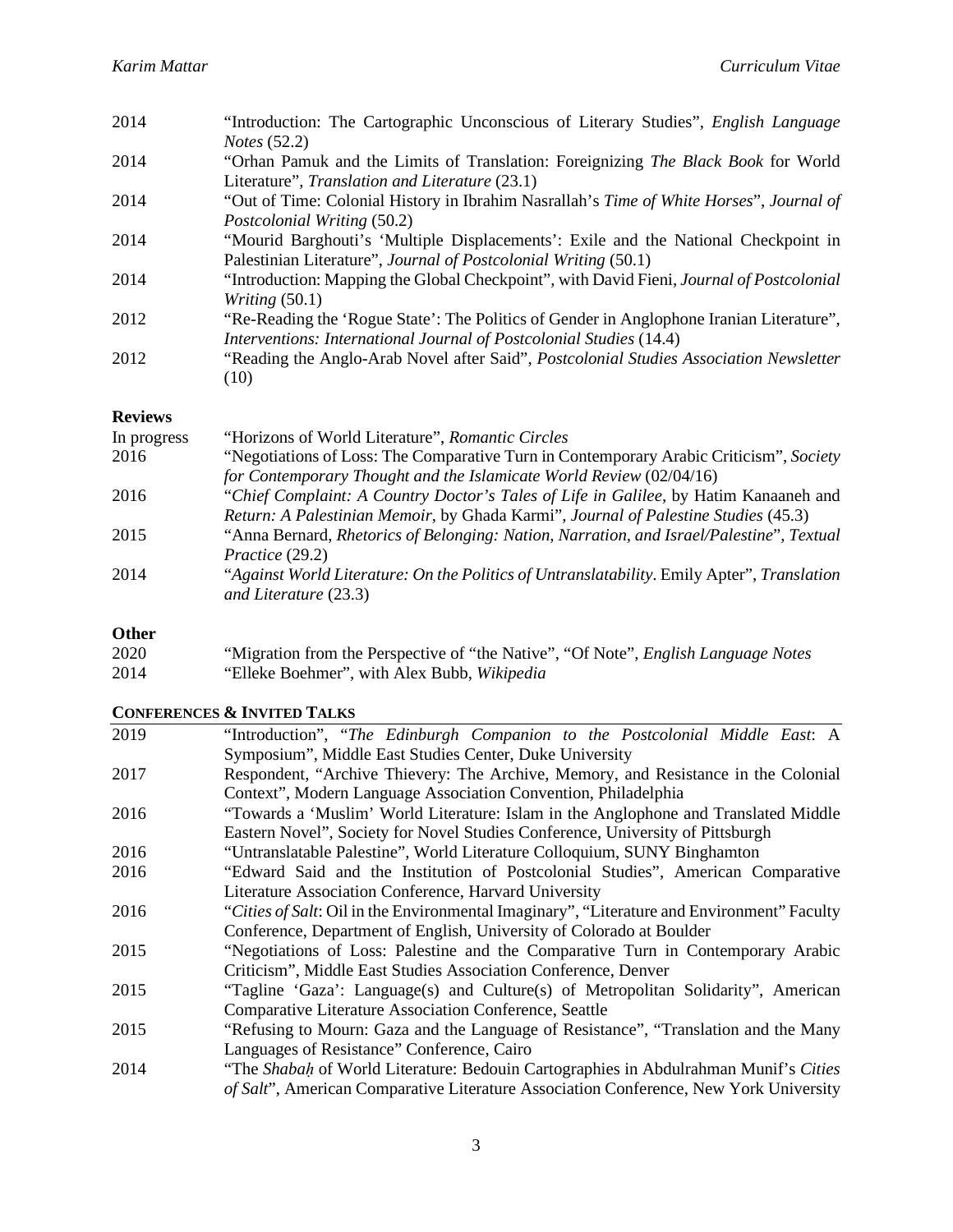- "Exile and the National Checkpoint in Palestinian Literature: Mourid Barghouti's 'Multiple Displacements'", American Comparative Literature Association Conference, Brown University "Orhan Pamuk and the Limits of Translation", "Global Journeys" Graduate Conference,
- Faculty of English Language and Literature, University of Oxford
- "Istanbul and the Space of Comparative Literature: From Spitzer and Auerbach to Orhan Pamuk", American Comparative Literature Association Conference, Vancouver
- "'Everyone needs to be a historian': Rewriting the Suez Crisis as Postcolonial History", Modern Language Association Convention, Los Angeles
- "'Routes' of Violence: Diplomacy and Exile in Anglophone Libyan Fiction", Association of Commonwealth Language and Literature Studies Conference, Cyprus
- "'Like a thing that hasn't quite been born': Migration in Anglophone Iranian Literature", Postcolonial Studies Association Graduate Conference, University of Stirling
- "Of Despots, Migrants, and Children: 'Rogue States' in Anglophone Middle Eastern Literature", American Comparative Literature Association Conference, New Orleans

#### **TEACHING & SUPERVISION**

|       | <b>University of Colorado at Boulder</b>                                               |
|-------|----------------------------------------------------------------------------------------|
| 2022  | ENGL 7119, Towards a New Humanism: The American University in Dark Times               |
|       | (graduate)                                                                             |
| 2022  | ENGL 2017, Global Indigeneity                                                          |
| 2021  | ENGL 4820, Honors Seminar                                                              |
| 2021  | ENGL 2017, The Aesthetics of Resistance: Art, Activism, and Authoritarianism in Global |
|       | Context                                                                                |
| 2021  | ENGL 5459, Introduction to the Profession (graduate)                                   |
| 2021  | ENGL 2112, Introduction to Literary Theory                                             |
| 2020  | ENGL 2017, Writing the New International: Black Lives Matter in Global Context         |
| 2020  | ENGL 2017, Pandemic!: Cultures of Contagion and Quarantine                             |
| 2020  | ENGL 4697, The Middle East in the Imperial and Neo-Imperial Imaginary                  |
| 2020  | ENGL 2112, Introduction to Literary Theory                                             |
| 2019  | ENGL 3116, Critical Thinking in the Age of Trump                                       |
| 2019  | ENGL 3060, Modern and Contemporary Literature                                          |
| 2019  | ENGL 5459, Introduction to the Profession (graduate)                                   |
| 2019  | ENGL 5459, Introduction to the Profession (graduate)                                   |
| 2018  | ENGL 4018, The Novel in Global Capitalist Modernity                                    |
| 2018  | ENGL 2112, Introduction to Literary Theory                                             |
| 2017  | ENGL 5169, Specters of World Literature (graduate)                                     |
| 2017  | ENGL 2102, Literary Analysis                                                           |
| 2017  | ENGL 3060, Modern and Contemporary Literature                                          |
| 2017  | ENGL 2112, Introduction to Literary Theory                                             |
| 2016  | ENGL 4018, Literature and Globalization                                                |
| 2016  | ENGL 3116, Marxism: The Institutions, Ideologies, and Desires of Contemporary Life     |
| 2015  | ENGL 4250, The Modern Novel                                                            |
| 2015  | ENGL 4018, Israel / Palestine in Global Culture                                        |
| 2015  | ENGL 7149, Literatures of Global Crisis (graduate)                                     |
| 2015  | ENGL 2112, Introduction to Literary Theory                                             |
| 2014  | ENGL 4287, Post-Orientalism                                                            |
| 2013  | ENGL 5139, Peripheral Vision: World-Systems and the Tradition of the Oppressed         |
|       | (graduate)                                                                             |
| 0.012 | $PMCI$ $QZZZ$ ( $PPTINI$ $QZZ1$ $D$ $I$ $I$ $I$ $I$ $I$                                |

ENGL 2767 / ETHN 2761, Postcolonial Literature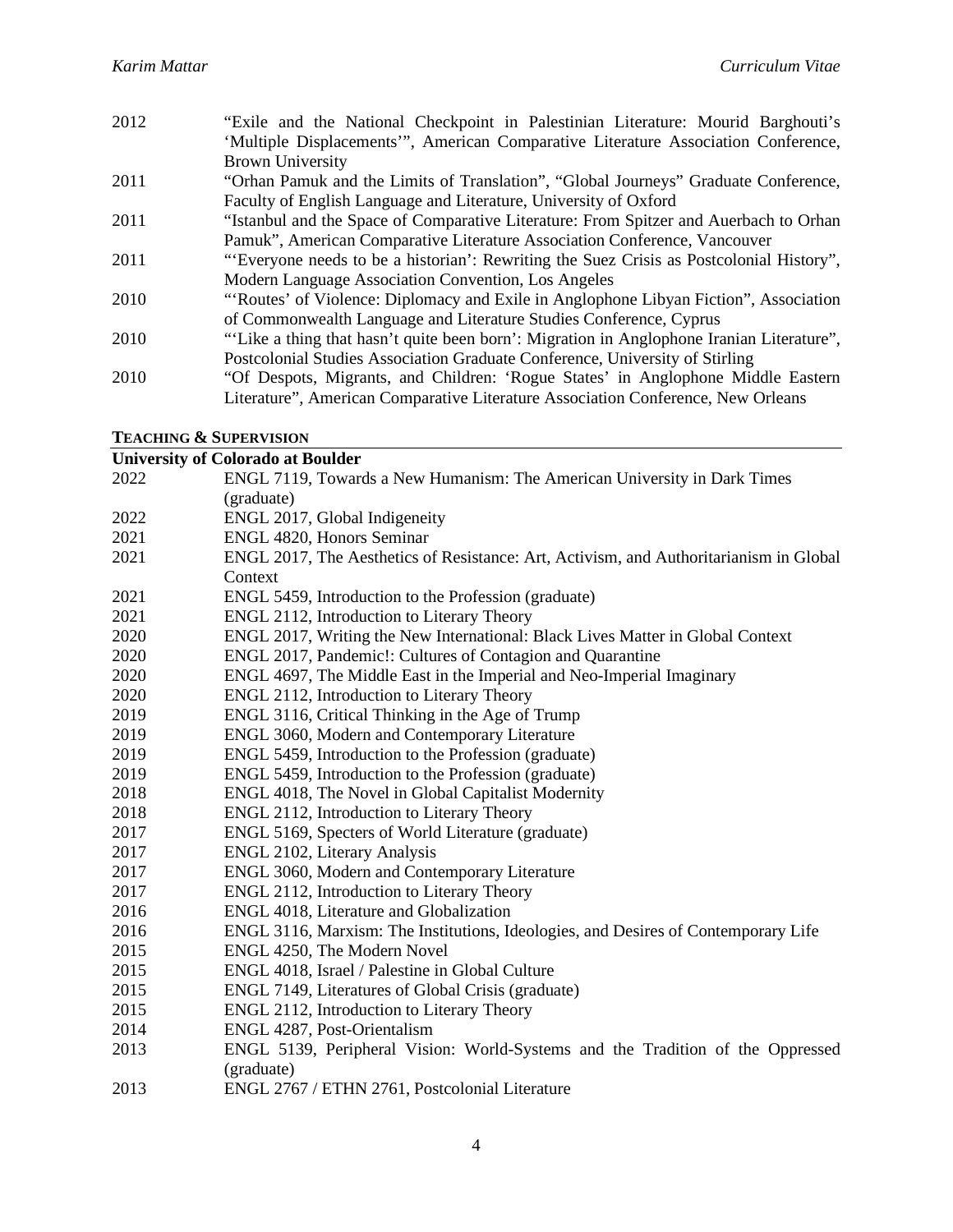# **University of Oxford**

| 2012 | Moderations Paper 2/4, Postcolonialism                |
|------|-------------------------------------------------------|
| 2012 | Moderations Paper 2/4, The Twentieth Century          |
| 2011 | Moderations Paper 1, History of the Novel             |
| 2011 | Moderations Paper 1, Introduction to Literary Studies |

### **University of Virginia**

| 2009 | ENWR 110, English Writing: Dystopia and Critical Theory |
|------|---------------------------------------------------------|
| 2008 | ENWR 110, English Writing: Culture Wars                 |
| 2008 | ENWR 380, Academic and Professional Writing             |
| 2007 | ENGL 383, History of English III: 1900 to the Present   |

### **Supervision**

| 2021-2022    | MA Thesis Supervisor, Christopher Liggett, Department of English, University of<br>Colorado at Boulder       |
|--------------|--------------------------------------------------------------------------------------------------------------|
| 2020-present | PhD Dissertation Supervisor, Alex Pappalardo, Department of English, University of                           |
|              | Colorado at Boulder                                                                                          |
| 2020-2021    | MA Thesis Supervisor, Steffi Lang, Department of English, University of Colorado at<br>Boulder               |
| 2020         | BA Honors Thesis Supervisor, Caleb Wexler, Department of English, University of<br>Colorado at Boulder       |
| 2019         | BA Honors Thesis Committee, Sara Sabatello, Department of English, University of<br>Colorado at Boulder      |
| 2018-2019    | MA Thesis Committee, Caci Pippin, Department of English, University of Colorado at<br>Boulder                |
| 2018-2019    | MA Thesis Committee, Travis Zimpfer, Department of English, University of Colorado at<br>Boulder             |
| 2018-2019    | MA Thesis Committee, Theodor Hamstra, Department of English, University of Colorado<br>at Boulder            |
| 2018-2019    | BA Honors Thesis Supervisor, Anahita Khorsand, Department of English, University of<br>Colorado at Boulder   |
| 2017-2018    | BA Honors Thesis Supervisor, Allegra Upton, Department of English, University of<br>Colorado at Boulder      |
| 2017-2018    | BA Honors Thesis Supervisor, Hope Ruskaup, Department of English, University of<br>Colorado at Boulder       |
| 2017         | UROP Mentor, Damian Borovsky, Department of English, University of Colorado at<br>Boulder                    |
| 2017         | UROP Mentor, Allegra Upton, Department of English, University of Colorado at Boulder                         |
| 2016-2017    | MA Thesis Supervisor, Eun Cho, Comparative Literature Graduate Program, University of<br>Colorado at Boulder |
| 2016         | BA Honors Thesis Supervisor, Theodor Hamstra, Department of English, University of<br>Colorado at Boulder    |
| 2016         | MA Comps Committee, Kevin Dibb, Department of German, University of Colorado at<br>Boulder                   |
| 2015         | MA Thesis Committee, Andrew Lindquist, Department of English, University of Colorado<br>at Boulder           |
| 2014-2019    | PhD Dissertation Committee, Allison Shelton, Department of English, University of<br>Colorado at Boulder     |

### **OTHER PROFESSIONAL ACTIVITIES**

**Organized Conferences, Panels, & Academic / Cultural Events**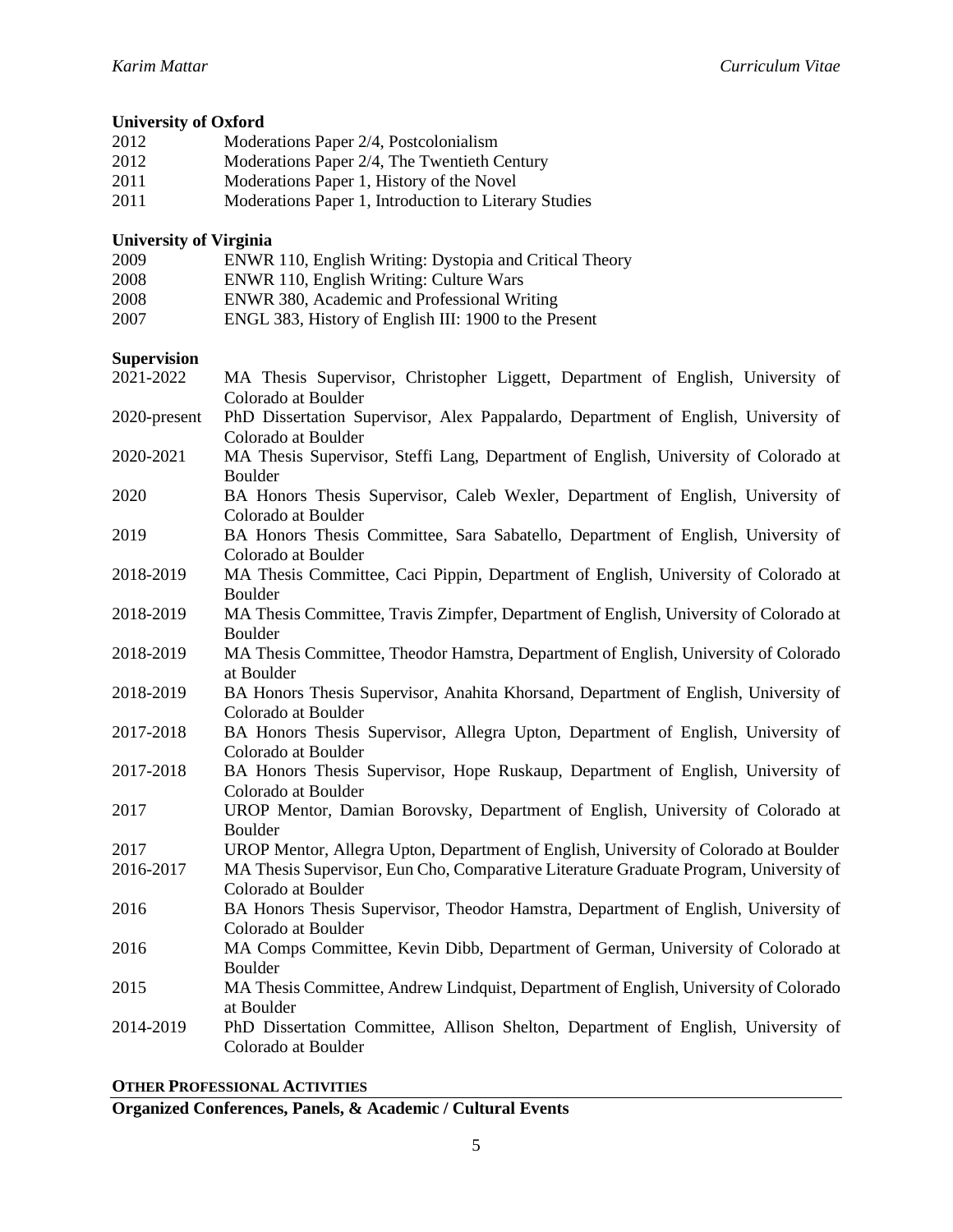| 2023                                              | "Critical University Studies", conference, Center for Critical Thought, University of<br>Colorado at Boulder                                                                                                                                                                                                |
|---------------------------------------------------|-------------------------------------------------------------------------------------------------------------------------------------------------------------------------------------------------------------------------------------------------------------------------------------------------------------|
| 2022                                              | "The Humanities in the 21 <sup>st</sup> Century", roundtable panel, Center for Critical Thought,<br>University of Colorado at Boulder                                                                                                                                                                       |
| 2021                                              | "A Conversation Across the Divide: Haggai Matar and Karim Mattar", University of                                                                                                                                                                                                                            |
| 2021                                              | Colorado at Boulder<br>"Futures of the Humanities, with Eric Hayot", masterclass and lecture, Center for Critical<br>Thought, Department of English, Department of Germanic and Slavic Languages and<br>Literatures, University of Colorado at Boulder (with Lauren Stone)                                  |
| 2020                                              | "Orientalism, Philology, World Literature", panel, Modern Language Association<br>Convention, Seattle                                                                                                                                                                                                       |
| 2019                                              | "The Edinburgh Companion to the Postcolonial Middle East: A Symposium", Middle East<br><b>Studies Center, Duke University</b>                                                                                                                                                                               |
| 2019                                              | "Anglophone Literature at Sea", panel, Modern Language Association Convention,<br>Chicago                                                                                                                                                                                                                   |
| 2019                                              | "Transacting Arab Literary Modernity", panel, Modern Language Association Convention,<br>Chicago                                                                                                                                                                                                            |
| 2017                                              | "States of In/Security: Global Palestine in Literature, Culture, Art, and Activism",<br>roundtable panel, Modern Language Association Convention, Philadelphia (with Pauline<br>Homsi Vinson, Carol Fadda-Conrey, Hatem Akil, and Shaden Tageldin)                                                          |
| 2016                                              | "Activating Palestinian Solidarity", panel, American Studies Association Conference,<br>Denver                                                                                                                                                                                                              |
| 2016                                              | "The Postcolonial Middle East: Theory, Politics, Culture", seminar, American<br>Comparative Literature Association Conference, Harvard University (with Anna Ball)                                                                                                                                          |
| 2014                                              | "Cartographies of Dissent: Resistance and Revolution in the Transnational Imaginary",<br>seminar, American Comparative Literature Association Conference, New York University<br>(with Sarah D'Adamo)                                                                                                       |
| 2014                                              | "Orientalisms and World Literatures with Aamir Mufti", masterclass and lecture,<br>Department of English, University of Colorado at Boulder                                                                                                                                                                 |
| 2012                                              | "Oxford Palestine Film Season", University of Oxford (with Anna Ball and Mohamed-<br>Salah Omri)                                                                                                                                                                                                            |
| 2012                                              | "The Global Checkpoint: 'Rights' of Passage, Performances of Sovereignty", seminar,<br>American Comparative Literature Association Conference, Brown University (with David<br>Fieni)                                                                                                                       |
| 2011                                              | "Global Journeys", graduate conference, Faculty of English Language and Literature,<br>University of Oxford (with Elleke Boehmer, Ankhi Mukherjee, Alex Bubb, Charne Lavery,<br>Nisha Manocha, Charlotta Salmi, and Stephanie Yorke)                                                                        |
| 2011                                              | "The Middle Eastern City: Conflict and Modernity", seminar, American Comparative<br>Literature Association Conference, Vancouver                                                                                                                                                                            |
| 2009-2010                                         | "Literature and Globalization", seminar, Faculty of English Language and Literature,<br>University of Oxford                                                                                                                                                                                                |
| <b>Service</b>                                    |                                                                                                                                                                                                                                                                                                             |
| 2021-present<br>2021-present                      | Faculty Mentor, ACUMen Across CU Mentoring, University of Colorado at Boulder<br>Faculty Sponsor, Internship Program, Department of English, University of Colorado at<br>Boulder                                                                                                                           |
| 2021-present<br>2021-2022<br>2021<br>2020-present | Editorial Board, Journal of Controversial Ideas<br>Honors Council Representative, Department of English, University of Colorado at Boulder<br>External Reader, Professor Ammar Naji Tenure Review, Colorado College<br>Graduate Placement Officer, Department of English, University of Colorado at Boulder |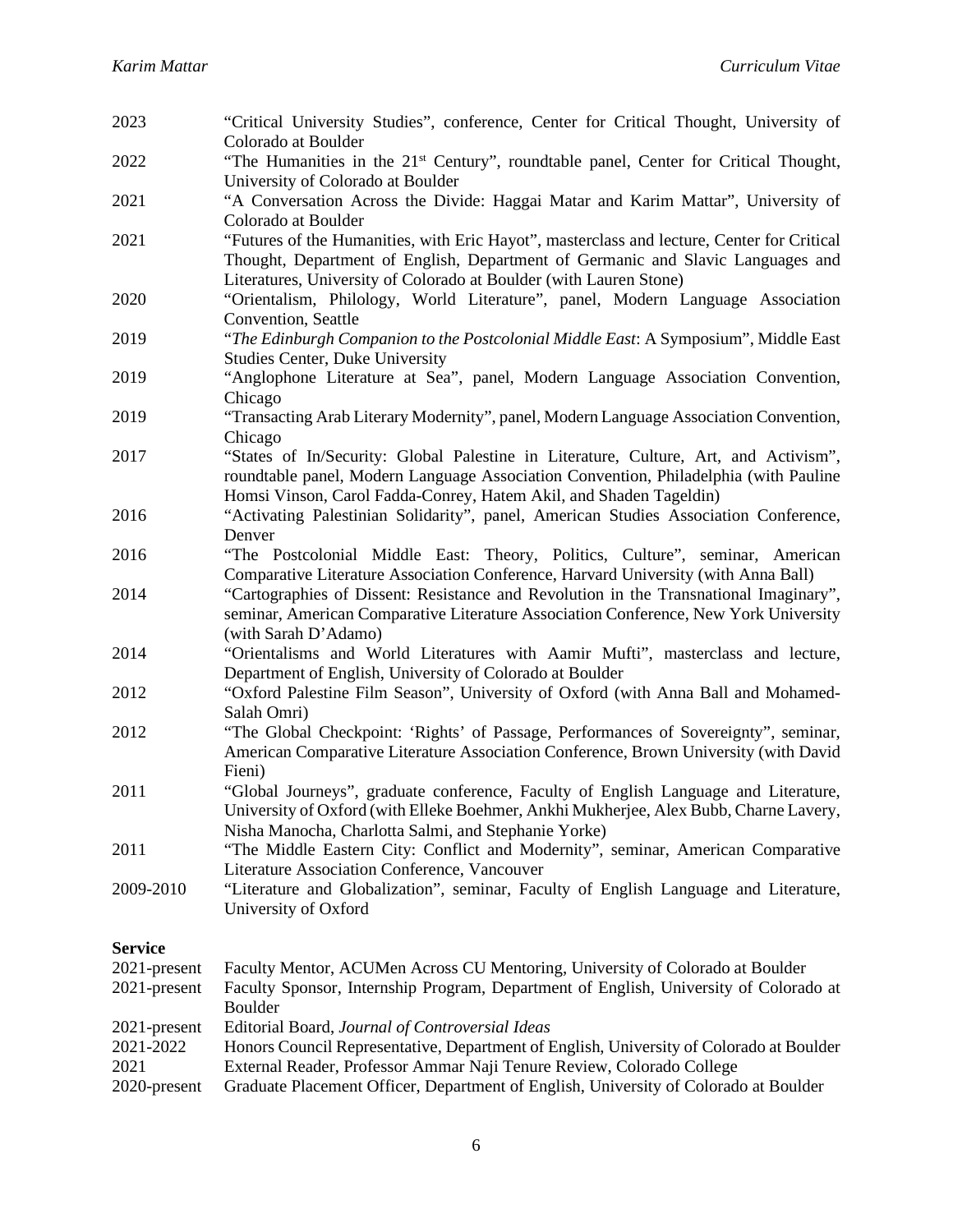| 2020-present              | Graduate Careers and Professional Development Committee, Department of English,<br>University of Colorado at Boulder                                           |
|---------------------------|----------------------------------------------------------------------------------------------------------------------------------------------------------------|
| 2019-present<br>2018-2020 | Executive Committee, Center for Critical Thought, University of Colorado at Boulder<br>Chair, Global Arab and Arab American Forum, Modern Language Association |
| 2016-present              | Working Group, MLA Members for Justice in Palestine, Modern Language Association                                                                               |
| 2016-present              | Executive Committee, Department of English, University of Colorado at Boulder                                                                                  |
| 2016-2021                 | Executive Committee, Global Arab and Arab American Forum, Modern Language<br>Association                                                                       |
| 2016-2017                 | Undergraduate Studies Committee, Department of English, University of Colorado at<br>Boulder                                                                   |
| 2015-present              | Editorial Board, English Language Notes                                                                                                                        |
| 2015-2016                 | Departmental Self-Study Committee, Department of English, University of Colorado at<br>Boulder                                                                 |
| 2014-2015                 | Graduate Studies Committee, Department of English, University of Colorado at Boulder                                                                           |
| 2014-2015                 | Search Committee, Assistant Professor of English (Chicano/a-Latino/a Literature),<br>Department of English, University of Colorado at Boulder                  |
| 2014-2015                 | Recording Secretary, Faculty Meetings, Department of English, University of Colorado at<br>Boulder                                                             |
| 2012-2013                 | Administrator, "Postcolonial Writing and Theory Seminar", Faculty of English Language<br>and Literature, University of Oxford                                  |
| 2011-2013                 | Administrator, "Comparative Literature Seminar", Faculty of English Language and<br>Literature, University of Oxford                                           |
| 2011-2012                 | Faculty Representative, Graduate Humanities Joint Consultative Committee, Oxford<br>University Student Union, University of Oxford                             |
| 2011                      | Administrator, "Introduction to Literary Studies", Faculty of English Language and                                                                             |
|                           | Literature, University of Oxford                                                                                                                               |
| 2011                      | Administrator, "Developing Learning and Teaching at Oxford", Faculty of English<br>Language and Literature, University of Oxford                               |
| 2010-2011                 | Academic Affairs Officer, English Graduates at Oxford, Faculty of English Language and                                                                         |
|                           | Literature, University of Oxford                                                                                                                               |

# **Peer Review**

| 2021 | CLCWeb: Comparative Literature and Culture                   |
|------|--------------------------------------------------------------|
| 2021 | Journal of Controversial Ideas                               |
| 2021 | Revue française d'études américaines                         |
| 2020 | Comparative Literature Studies                               |
| 2019 | Interventions: International Journal of Postcolonial Studies |
| 2019 | Comparative Literature                                       |
| 2018 | <b>Edinburgh University Press</b>                            |
| 2018 | Contemporary Literature                                      |
| 2016 | Commonwealth Essays and Studies                              |
| 2015 | I.B. Tauris                                                  |
| 2015 | Canadian Review of Comparative Literature                    |
| 2015 | <b>Textual Practice</b>                                      |
| 2015 | Publications of the Modern Language Association              |
| 2014 | Women: A Cultural Review                                     |
| 2014 | Journal of Arabic Literature                                 |
|      |                                                              |

- 2014 *Journal of Postcolonial Writing*
- 2013 *English Language Notes*

#### **Other**